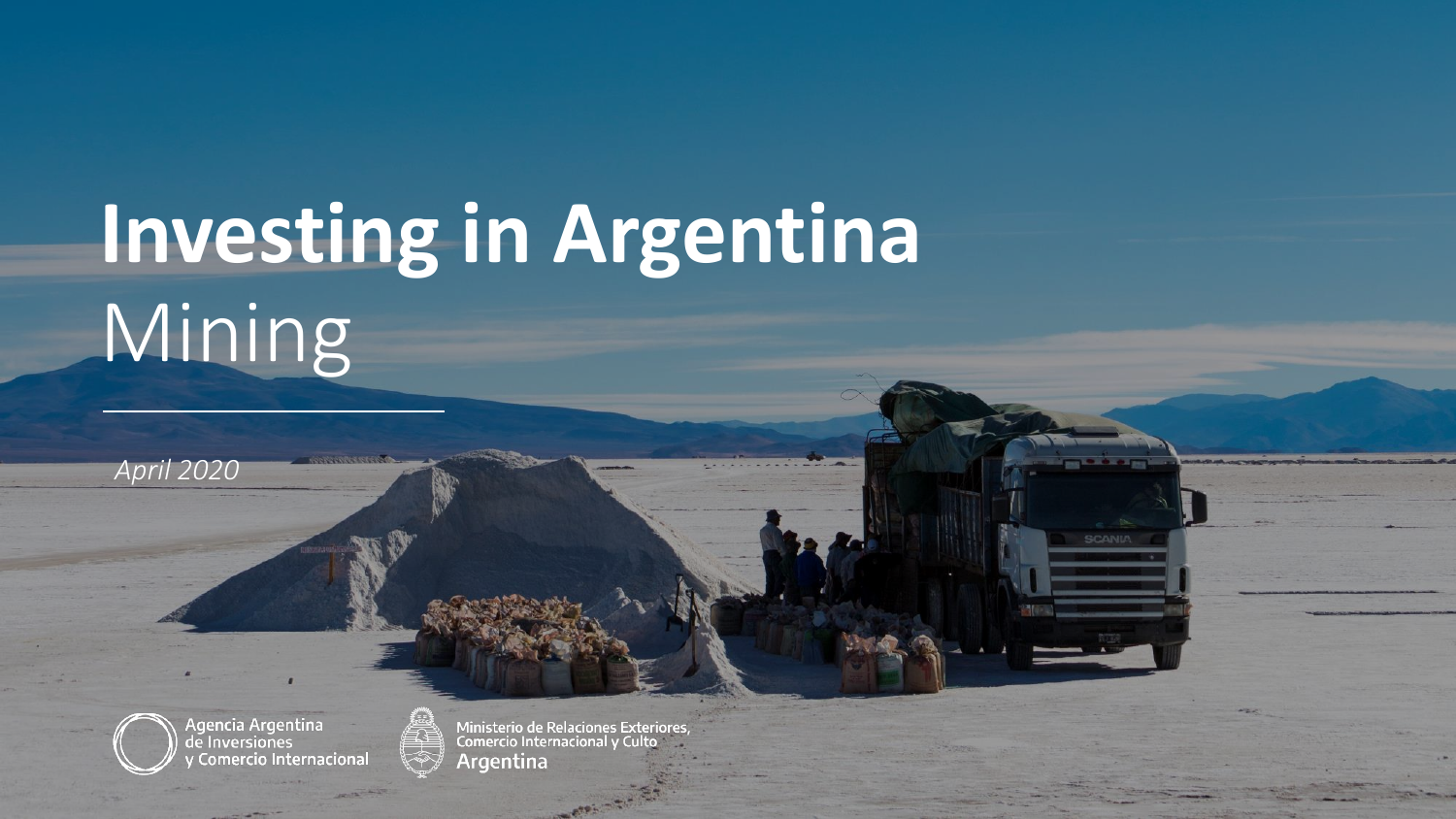## **Mining facts**

- 10<sup>th</sup> Global budget in  $\bullet$ mineral exploration
- **1 st** lithium exploration  $\odot$ budget
- **Largest** undeveloped  $\odot$ world-class copper deposit
- **2 nd** in the world's top  $\odot$ 30 gold mines:
	- Veladero
	- Cerro negro

#### **The world's biggest mining companies are producing and investing in the country**



**CAPEX FOR ADVANCED PROJECTS** 

**USD 27.3 BILLION**  (2020)

**MINERAL EXPORTS USD 3.2 BILLION**  (2019)

**EXPLORATION BUDGET USD 240.7 BILLION** (2019)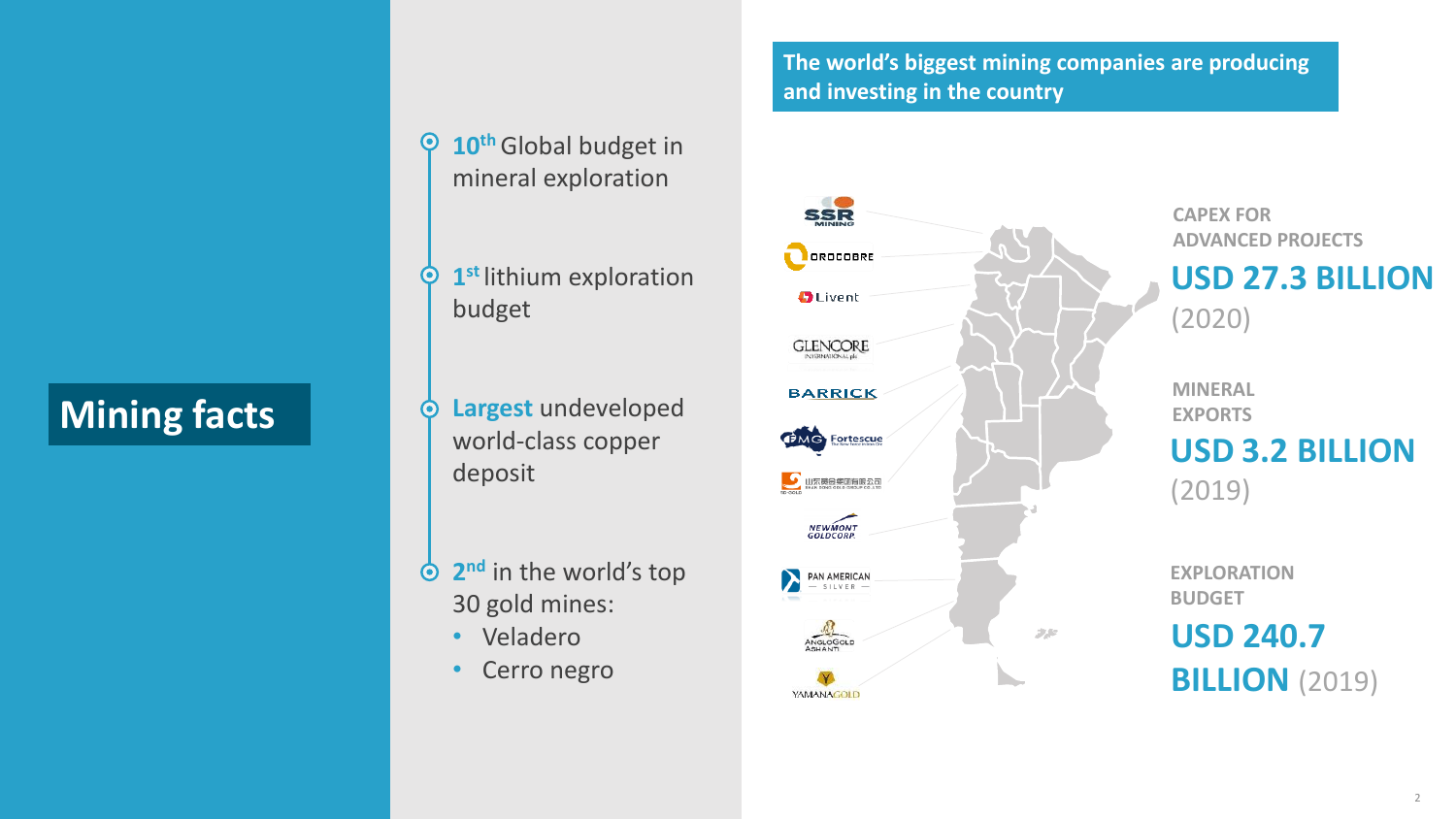## **Mining investment law (24.196/93)**

#### **Tax stability**

**All** (national and  $\odot$ provincial) **taxes** in force when the feasibility study is filed with the Federal Government **remain unchanged for 30 years**

#### **Imports**

**0% tax: Capital goods**  (equipment & spare parts) **Raw materials**  (imports for mining purposes)

#### **Exploration promotion**

- **Extra 'Income Tax' deduction** for exploration expenditures
	- **VAT Reimbursement**  within 6 months

#### **Accelerated depreciation**

**STATISTICS** 

**3 years**  $\boldsymbol{\odot}$ 

#### **Upper limit for royalties**

**3%** for  $\odot$ provincial royalties (upper limit)

**4428/2019**

**Joint Resolution**<br>**New tool to ensure tax stability**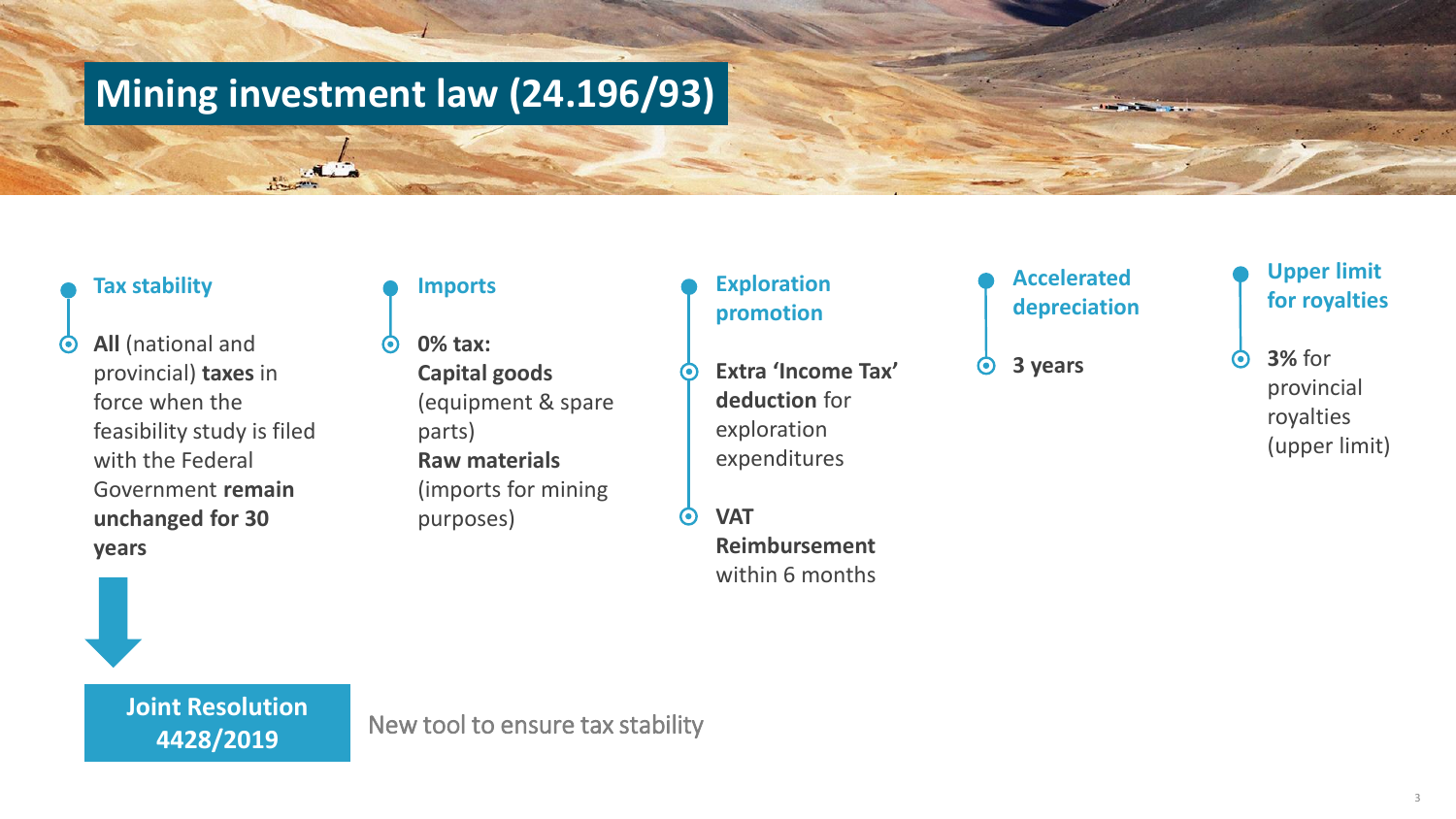## **World-class geological potential**

#### **The main potential mineral resources substantially exceed identified resources**

#### **705,000 km2 of mining areas with a high potential**



**Area with a significant mining potential ~75% unexplored**



# **183,000 km2 of mining rights already granted**  Cenozoic basins Mesozoic basins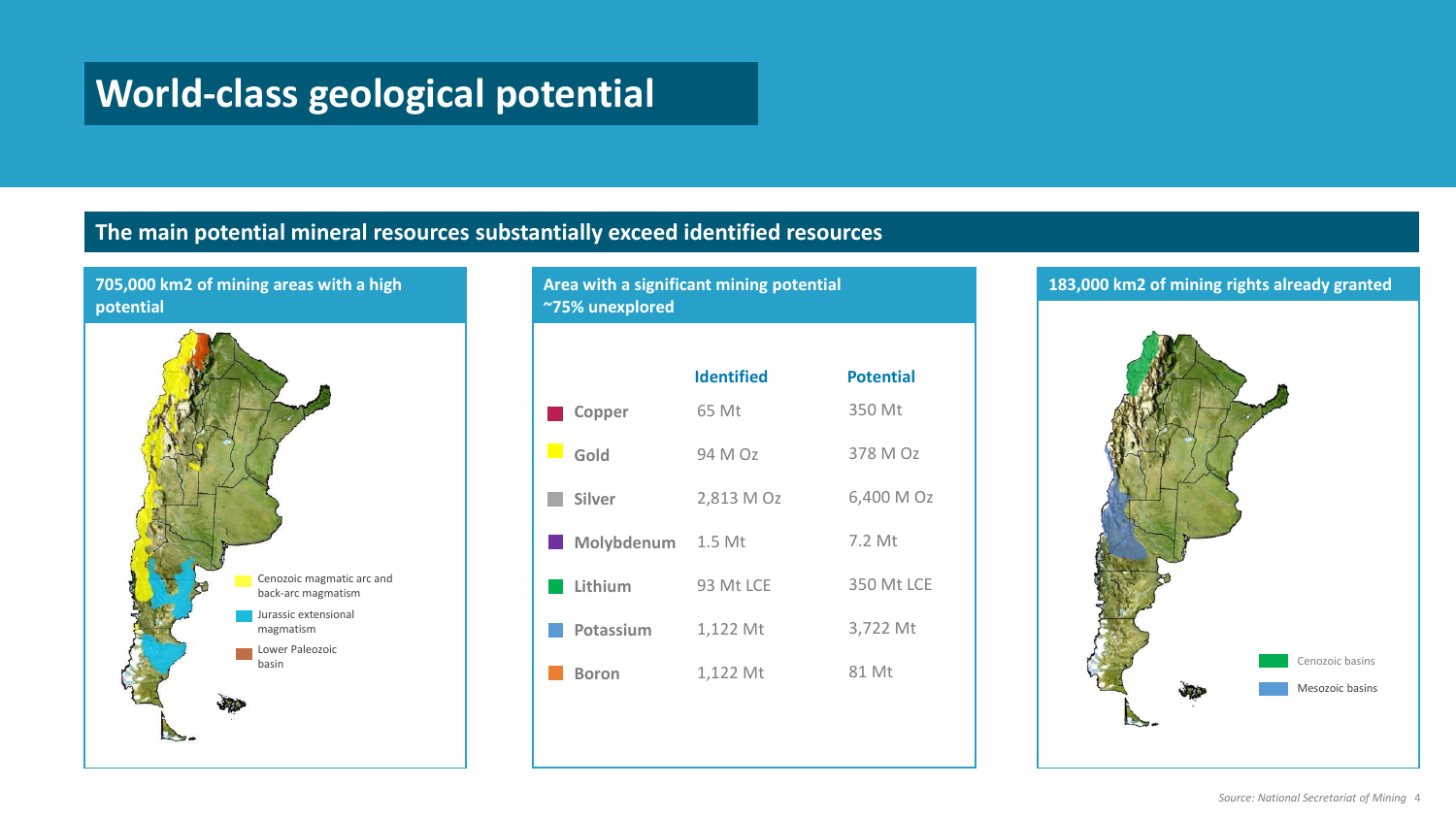## **Mining portfolio**

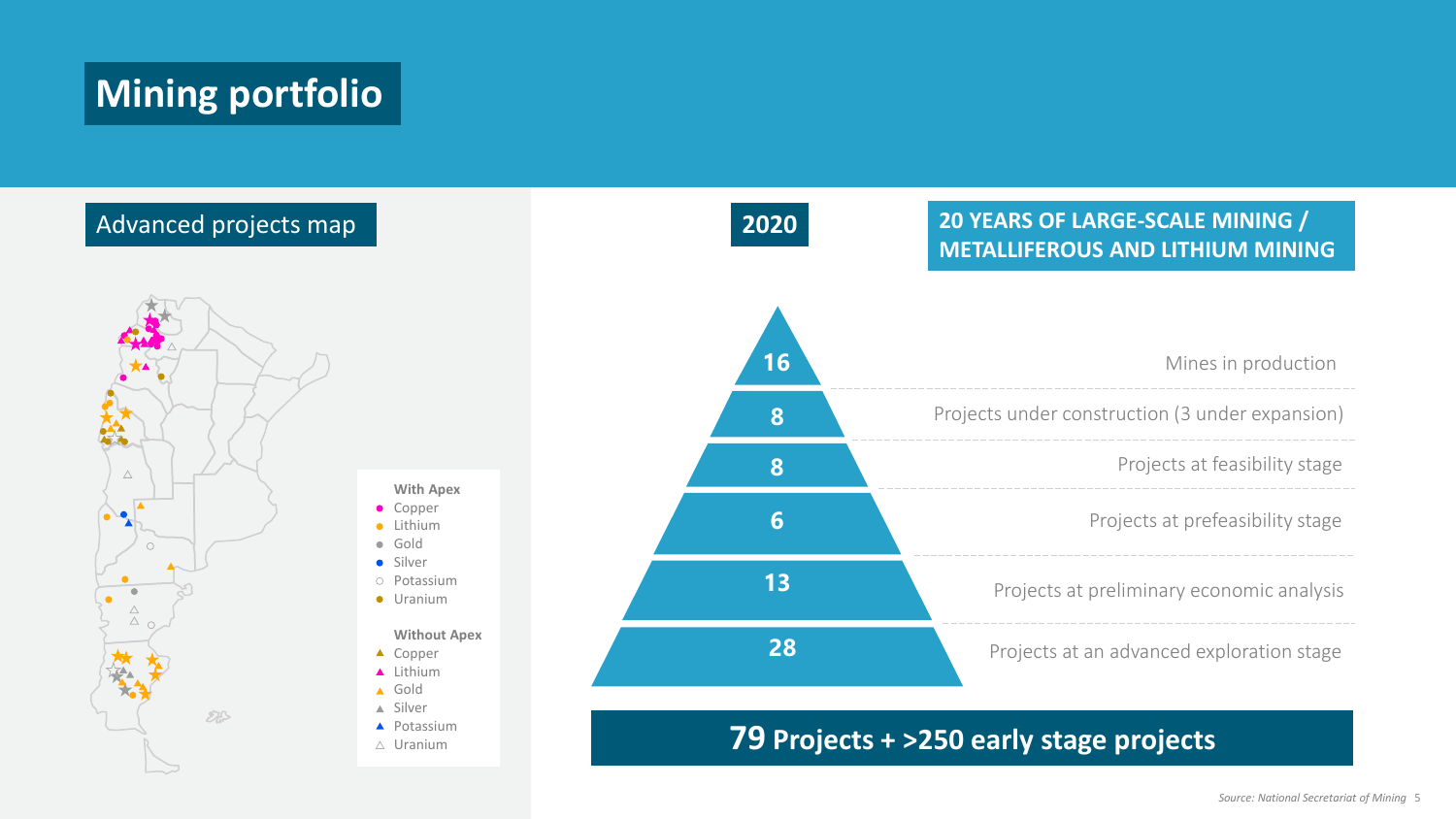## **Exports potential**

#### **Argentina has the potential to triple its exports**

In order to achieve that, we need to set this potential in motion

**32 ADVANCED PROJECTS** TOTAL CAPEX USD 27.3 BILLION



- **7 PROJECTS COPPER**
- **15 PROJECTS Lithium**
- **5 PROJECTSS Gold**
- **4 PROJECTS Silver**
- **1 PROJECTS Potassium**
- **1 PROYECTS Uranium**

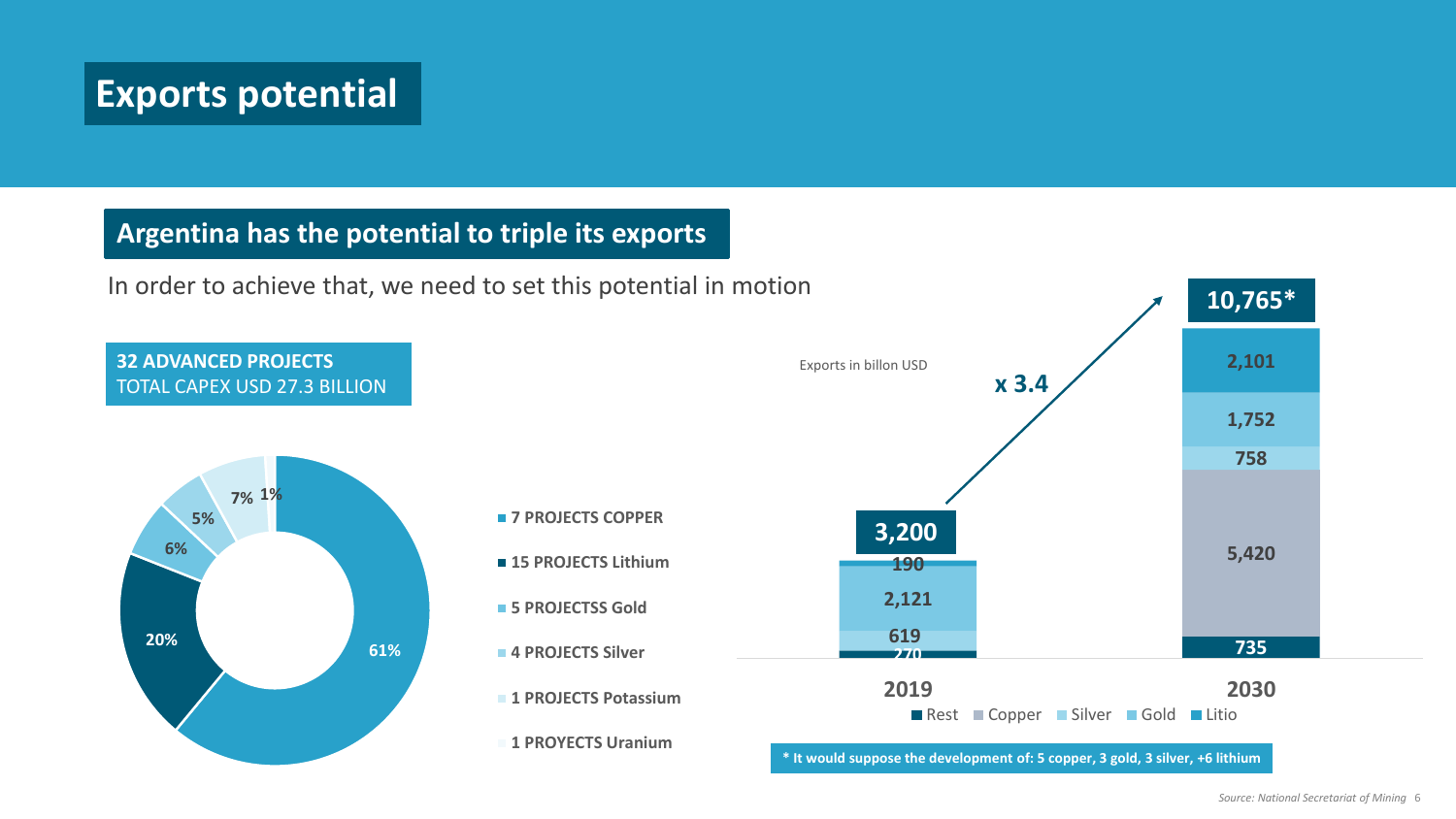## **Additional info**

#### **Refer to:** *<http://pdac2020.produccion.gob.ar/>*

- Argentina Mining Fact Sheet  $\boldsymbol{\Theta}$ 
	- Advanced Projects
- Legal Framework  $\bm{\Theta}$
- Mining Cadastre  $\bullet$
- SIG SEGEMAR O
- Federal Presentation  $\odot$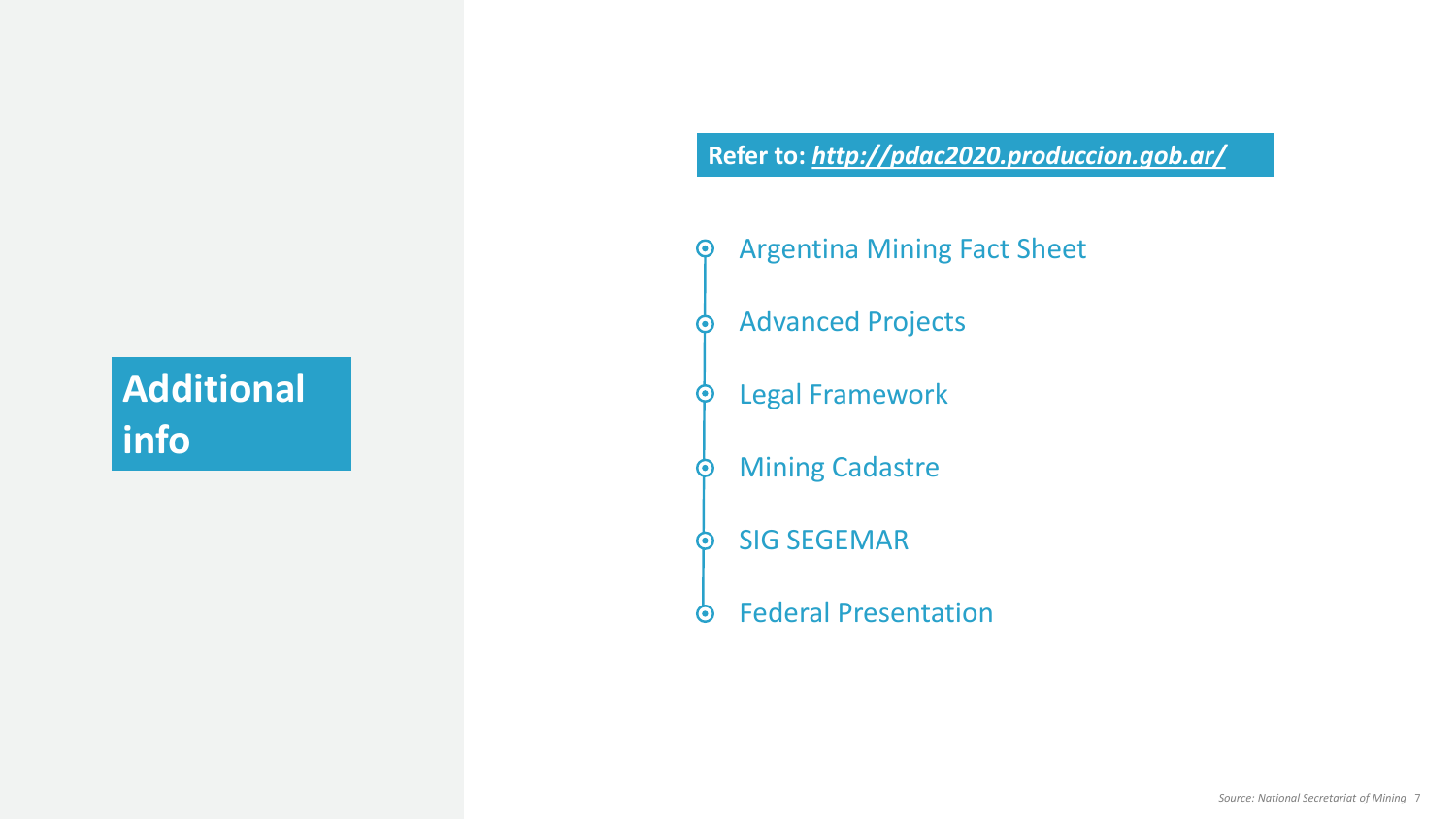## **How we can help**

We promote the internationalization of Argentine companies and facilitate private investments in Argentina

#### **OUR SERVICES:**